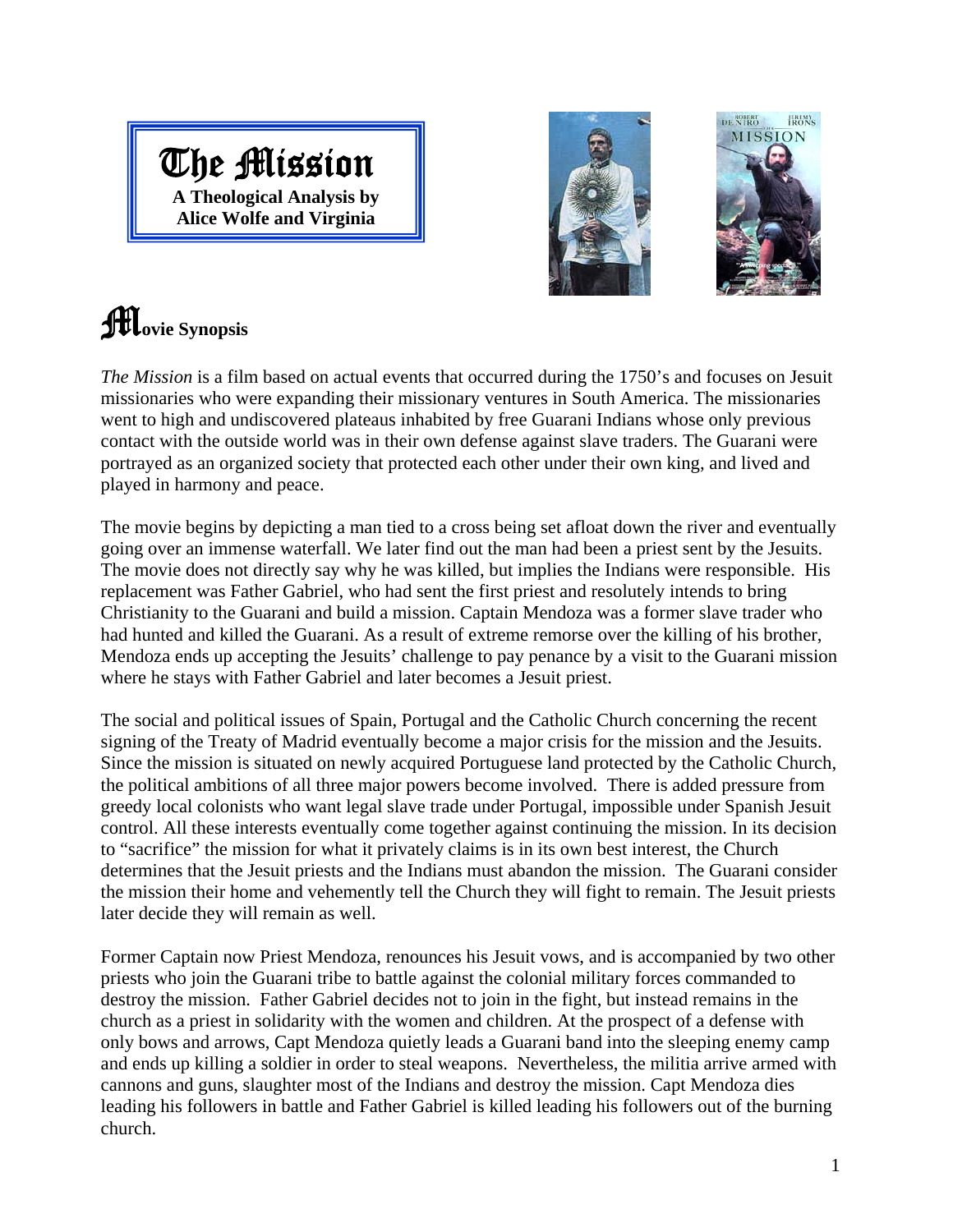## $\mathfrak{I}$ <sub>ntroduction</sub>

The depiction of the lives and events that came together in *The Mission* inspired us to reflect upon the experiences of two priests who fell in love with a community and ended up defending it to the death. We identified several major underlying issues presented in the film that we decided to examine more closely in a theological analysis. From the individual perspectives of justifiable violence and non-violence, we addressed the issues of sin/evil, forgiveness, discrimination and the concept of 'laying your life down for a friend.'

# J**ustified Violence**

#### *byVirginia Coakley*

Violence can and oftentimes is used by Christians as a method of liberation. In The film *The Mission* the writer does an excellent job of forcing the viewer to wrestle with the decisions that were made by the two priests and also to contemplate the decisions the viewer would have made if the roles had been reversed. As Christians the film forces us to examine our theology in practical terms. We are impelled to take our theology books off the shelves and are constrained to engage our theology from a practical position.

The storyline is about two priests who are faithfully living out their respective callings when they unexpectedly are faced with the vilest form of evil. The evil is manifested in the forms of injustice, violence, discrimination and racism. The two priests heroically choose to die for what they believe to be right. Paul Tillich once stated "if people tell you, I have no ultimate concern," which all of you have probably heard, then ask them, "is there really nothing at all that you take with unconditional seriousness?" What for instance would you be ready to die for?"<sup>[1](#page-14-0)</sup> This is the crux of the film; the ultimate concern of the two priests, both found something that they believed was worth living and dying for. In this paper, I will be examining the actions taken by the priest Rodrigo Mendoza after he grappled with the evil that fellow Christians intended to inflict and actually did inflict on a group of Indians.



Ultimately Father Mendoza resorts to a form of violence that Gutierrez defines as *just violence*. According to Gutierrez and other Latin American clergy we have to be careful not to equate "the unjust violence of the oppressors (who maintain this despicable system) with the just violence of the oppressed (who feel obliged to use it to achieve their liberation)."<sup>[2](#page-14-1)</sup> Father Mendoza no doubt contemplated the situation the Indians were faced with and came to the conclusion that the Indians, although they did not deserve it, would be slaughtered. It appears that the only reason they are faced with such a

terrible fate is that the land that they are on is in demand by various governments and people wanted to use the Indians as slaves. Father Mendoza, upon recognizing the injustice of the impending destruction of the mission, the potential murder of many of the Indians, and the enslavement of those remaining, decided to do something. He made the decision to engage in justified violence; he chose to help the Indians in a tangible way. Gutierrez describes injustice and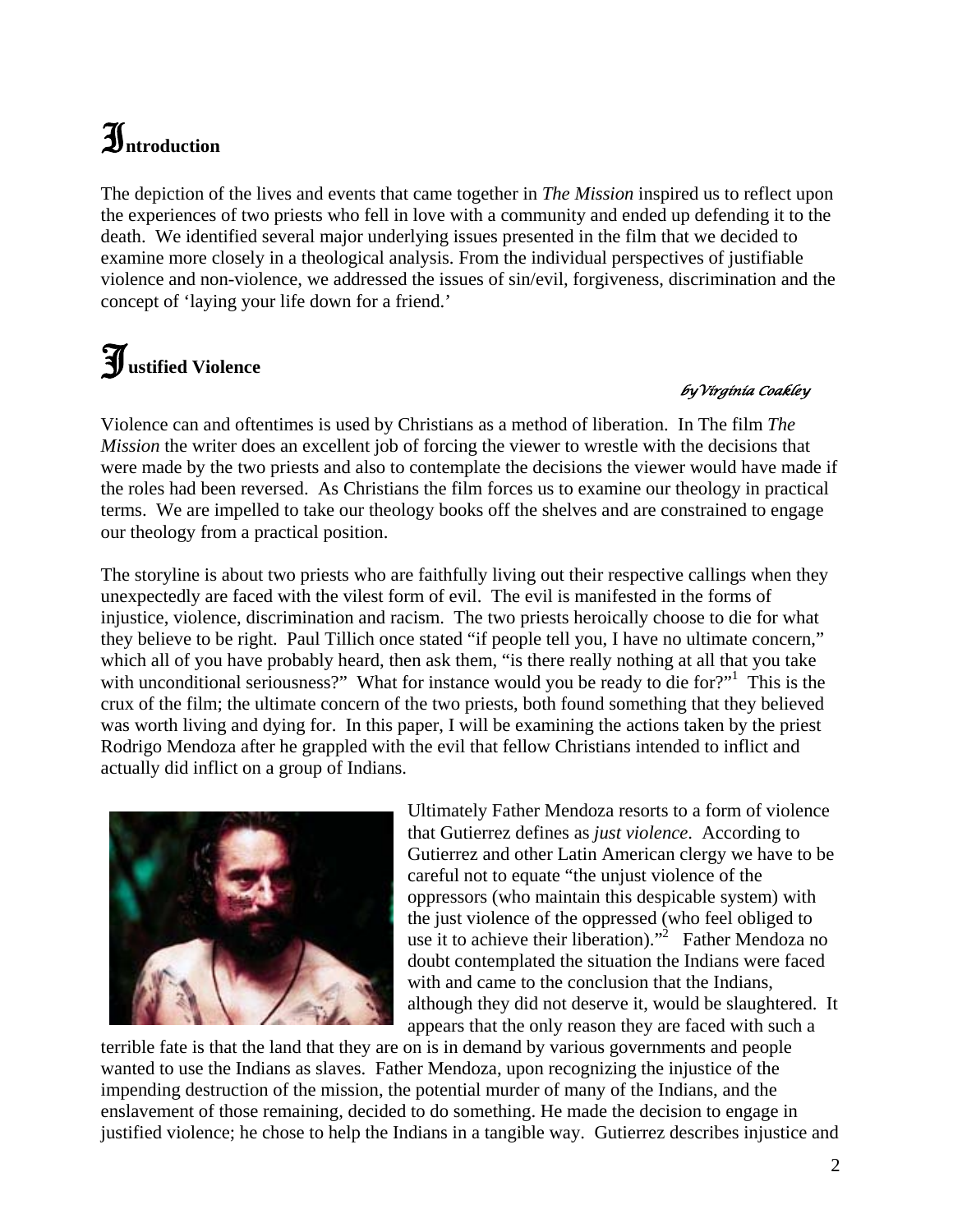oppression as "a sinful situation." He also said "…where this social peace does not exist, there we will find social, political, economic, and cultural inequalities, there we will find the rejection of the peace of the Lord, and a rejection of the Lord Himself."<sup>3</sup> (Attached picture taken from www.cnsforum.com/cp/en/CNSforum/CNS\_Magazine/Film/Film\_mission.asp, 1/28/05)

At this crossroad in the film it is evident that the church as depicted by the church leaders and armed forces is not fulfilling its mission. The church should be a beacon of light for the world to see; it should offer guidance and support in living lives that are well pleasing to God. The mission of the church should be the same of Jesus**;** that of binding up the broken hearted and freeing those who are oppressed. Instead what we witness, are alleged Christians purposefully choosing to inflict a form of oppressive suffering upon the Indians. Manas defined this type of suffering as "suffering enforced upon people by others, by willful inflicting of pain, crippling to one's resolve and initiative, ... it is the result of violence and is evil and should be removed."<sup>[4](#page-14-3)</sup>

#### **THE WILLINGNESS TO LAY DOWN YOUR LIFE FOR A FRIEND**

By choosing to fight, Father Mendoza was confronting the evil head on and removing it. Father Mendoza in effect had resolved to engage in a form of redemptive suffering*.* Buthelezi describes this type of suffering as "suffering after the model of Christ to save others…the power to endure this suffering comes out of love and seeks to realize the objective that lies beyond suffer, namely, liberation."<sup>5</sup> Father Mendoza made the decision to fight and it was based not on hate, but rather based on a tremendous amount of love that he held for the Indians and their well-being. For him, fighting for the liberation of the Indians was indicative of how seriously he took his priestly vows. Father Mendoza recognized that there was a cost associated with his decision to fight and he was willing to pay it, even if it cost him his life.

I am certain that the writer of this script did not consider this a movie about Black Liberation. According to Boesak, Cone would in all probability disagree, in quoting he said, "liberation and blackness go together ...blackness signifies oppression in any given society"<sup>[6](#page-14-5)</sup> Boesak states, "liberation is liberation from white domination, making blacks free to define themselves and their own world."<sup>[7](#page-14-6)</sup> I find this particularly interesting because the Indians who are darker skinned people and would be considered black made the decision to fight before the priest agreed to help them. When the tribal king was told that it was the will of God for the Indians to leave their land, he said would not listen to such talk and that the Indians would fight. Of course, the tribal king never read any of Cone's Black Liberation writings, but it was instinctual in him that the Indians/Blacks were going to be free to define themselves and to make their own world. In other words no one was going to make them leave the mission unless they wanted to. Some may argue that this film isn't about race nor do I want to make it such, but the fact of the matter is the Indians are dark skinned, similarly the men and women in Latin American countries are darker skinned. There may be some validity to Cone's assertion.

#### **FORGIVENESS**

This film does an exceptional job looking at forgiveness and the ways of imparting it. The Indians graciously forgave Father Mendoza, who they saw prior to his conversion killing, maiming and kidnapping their relatives. They laughed and cried with him after they cut off the weight that he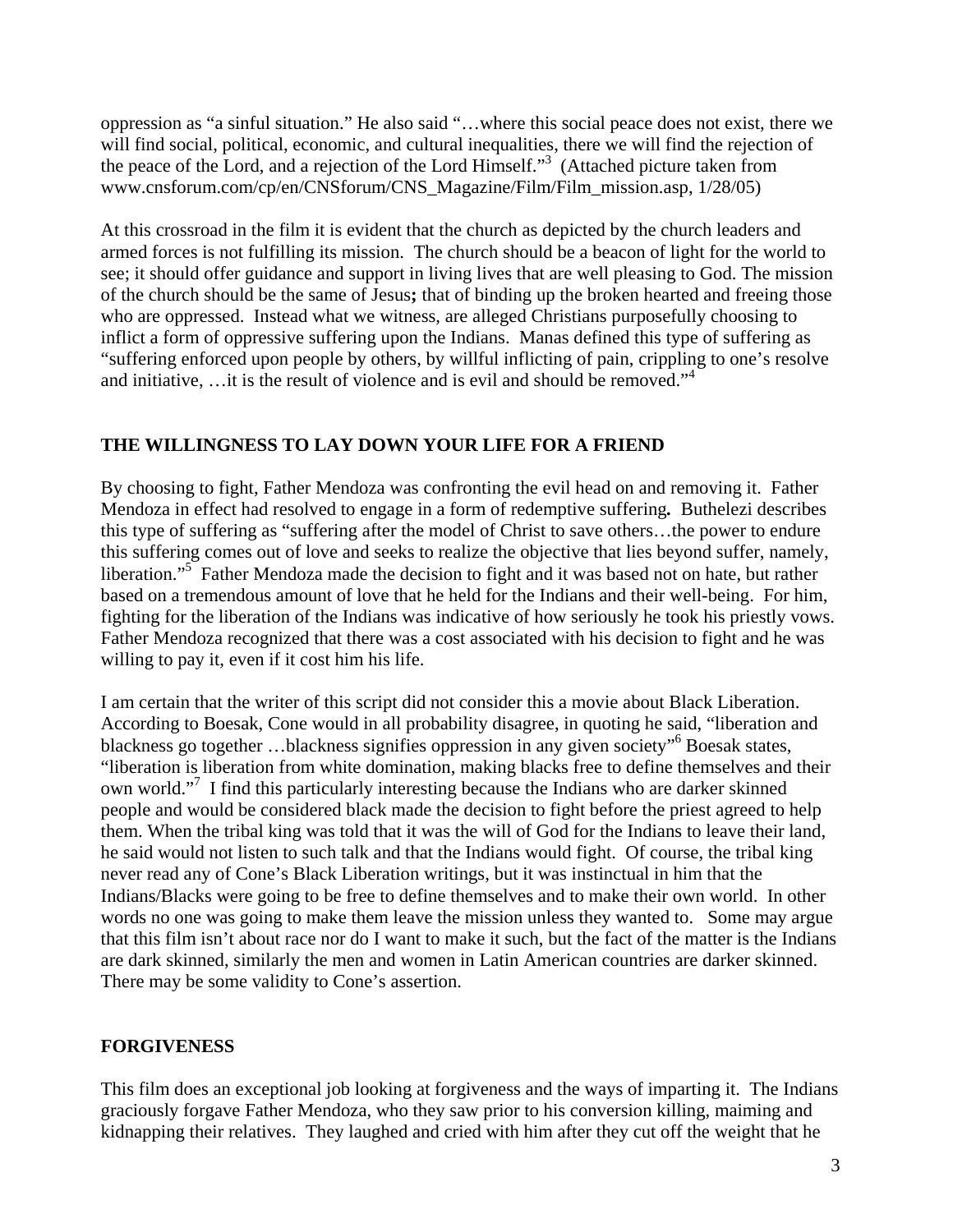was obviously torturing himself with as an act of contrition and penance and freed him. There is no question in my mind that if the white Christians had changed their mind and decided not to try to destroy the mission or take them captives, the Indians would have forgiven them also. I believe Father Mendoza chose to fight alongside the Indians because he knew firsthand of the Love of God that was demonstrated towards him by the Indians. He may have recalled reading in the Book of John 13:35 "…By this shall all men know that you are my



disciples, if you show love to one another,"<sup>8</sup> and realized that it was the Indians who were the true Disciples of Christ. It was the Indians who were living in peace not judging others as savages or less than human and resorting to demolishing and enslaving. He must have recognized that it was the Indians who saw in him a fellow human being made in the image and likeness of God, who had a right to be on the planet just as much as anyone else because God in creating them said so. (Attached picture taken from http://kspark.kaist.ac.kr/Mission/The%20Mission.files/DeNiro.jpg, 1/28/05)

To use the proverbial adage, the Indians were caught between a rock and a hard place. Their hands were tied and for them neither death nor enslavement was a viable option. I have not read enough of Cone's writing and therefore have not formed a conclusion about his total theology, however when he spoke of the historical Jesus it was definitely a point to ponder. His belief that as Christians we should not be considering the question from a **'**what would Jesus do**'** perspective, but rather from a "what is he doing...To use the Jesus of history as an absolute ethical guide for people today is to become enslaved to the past….it removes the elements of risk in ethical decisions and make people slaves to principles<sup>["9](#page-14-8)</sup> perspective, resonates as truth for me, more than 'turn the other cheek.' Black theology does not pretend that violence doesn't exist, "[but] the Christian does not decide between violence and non-violence evil and good. He decides between the less and the greater evil…if the system is evil, than revolutionary violence is both justified and necessary."<sup>10</sup>

It is here that many run into difficulty both with Black and Latin liberation theology. I do not unequivocally support Cone's ideology, but I prefer some form of resistance as opposed to the passive sheep to the slaughter stance that Father Gabriel chose to take. It is not that Father Gabriel made the wrong decision; I respect the decision of both priests, both died valiantly for what they believed in the manner that they chose to go. For me, Father Gabriel's response raises more questions than it answers.

Some would argue that Jesus is a God of love and forgiveness and we should not engage in violence. I submit to you that it is my belief that most Liberation Theologians would not disagree with the statement that Jesus is a God of love and forgiveness, but would debate the latter part of the statement. Scripture informs that Jesus was a rebel who oftentimes resisted the law. On numerous occasions he chose to heal on the Sabbath, to forgive sins and consistently freed those who were possessed and oppressed by evil powers. In Matt 10:34 Jesus gave us insight into his thoughts on his ministry when he said "…think not that I am come to send peace on earth: I come not to send peace, but a sword."[11](#page-14-10) Christian non-violence advocates are quick to present Jesus as the lowly lamb, that is one part of Jesus' character, but Jesus came preaching an apocalyptic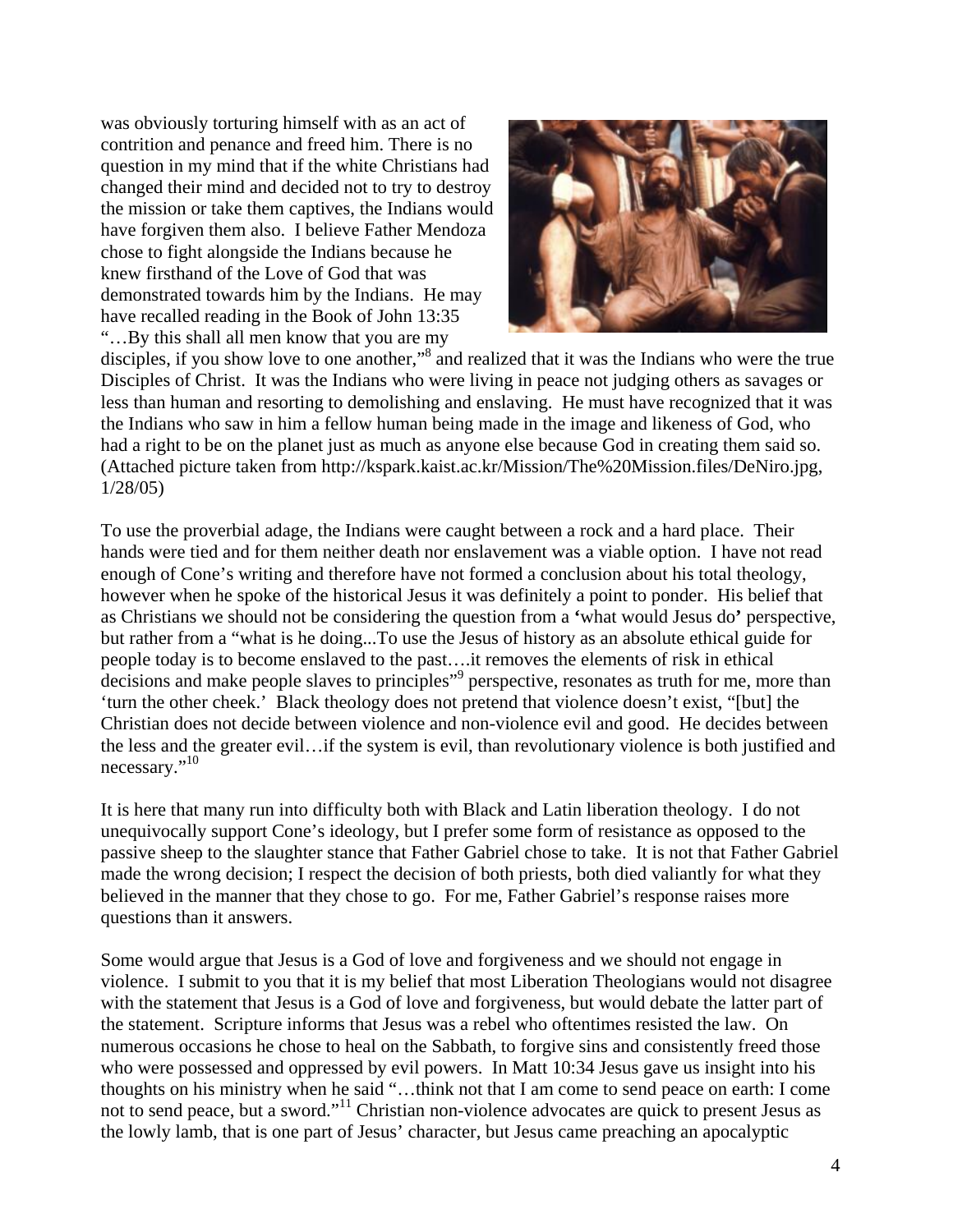message. His message is that God is going to intervene to combat the evil cosmic forces that oppose not only God but the people of God too. Christian non-violence supporters raise questions about the ethics of Christians who support justified violence and it is interesting to note that they are not coming from a place of having been oppressed. They frequently raise the argument of scriptures admonishments that we should be examples of God's love and yet they themselves are not reflecting God's love or they would not be engaged in such behavior. This film caused me to consider the many run-ins Jesus had with the Pharisees and the Sadducees. They had a form of Godliness, but had evil in their heart. Every good thing that Jesus did they found fault with, and subsequently plotted to kill him. The thief on the cross-had more righteousness then them. Jesus as God is a God of love, compassion and forgiveness, but scripture informs us that he is also a God of War and that ultimately he will come back to rule and judge the world. Those found wanting are going to face eternal damnation; like us there are parts of God that seek justice too.

#### **JUSTIFIED VIOLENCE CONFRONTATION WITH SIN/ EVIL**

It was Mendoza's pursuit of justice on behalf of the Indians that brought about a good in the face of all that evil. I believe that it was the resistance on the part of Father Mendoza and his followers that enabled some of the children to escape. Mendoza actually was shot the first time helping a child escape. Had Mendoza and the fellow fighters resorted to non-violence, all of the Guarani would have been killed or enslaved, as was the case of all who were in the church. In the final scene we see a canoe full of young children going off to create what will hopefully be a more peaceful and loving world. Jesus does want us to love and forgive our enemies but he also wants us to respect and protect our bodies, as our bodies are temples of the God. The gospels recount the incident of Jesus going into the temple and driving out the moneychangers. He was upset and was throwing over tables. Why would the loving Jesus be doing this, you might ask? The Bible tells us that he was doing it because he was upset because they were desecrating the temple. They were selling animals probably for the purposes of offering sacrifices, but Jesus was angry. Evidently he did not feel like that kind of behavior should have been occurring in the temple of the Lord. I find this intriguing. If Jesus got this irate over what was going on in a building it raises the question of what might his response(s) have been to the events that occurred in the film *The Mission*, and equally as important to other events that have occurred and continue to occur in our world today. In 1 Corinthians 6:19 the apostle Paul admonishes us to be careful how we take care of our bodies. He emphatically informs us, "Our body is the temple of the Holy Ghost."<sup>12</sup> If Jesus was angry about a building my belief is he would not have been happy with what was happening to the Indians during the 1750's or to our physical and psychological temples as it relates to slavery, racism, discrimination and other forms of oppression.

#### **CONCLUDING REMARKS**

In theory non-violence seems like the best possible answer. However in practice, as it relates to self-defense and other oppressive forms of violence, it is not always practical. Inactive nonviolence will not bring about the desired change that non-violence advocators want. Faith is an action word that requires prayer and initiative. In order to exist in a world that does not engage in justified violence as an alternative, the system has to be transformed. Until that glorious day happens it behooves us to both watch and pray.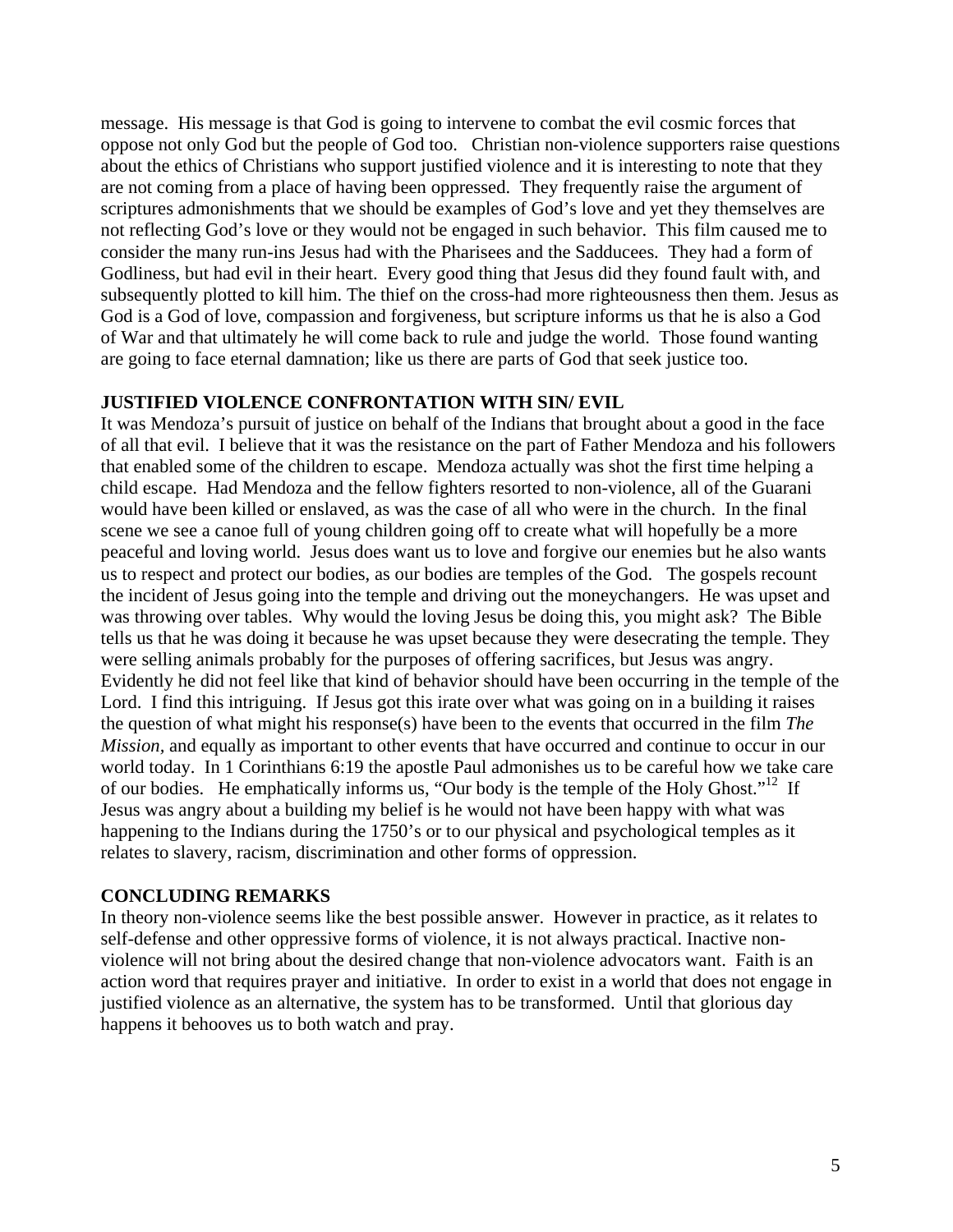## N**on-Violence**

#### $\bm{b}$ y Alice Wolfe

The conclusion of this movie portrayed such a stark contrast between the actions of the two priests that I became interested in taking a closer look at the theological issues surrounding the concept of non-violence and its relationship to Christianity. I couldn't help but realize that the people Jesus spoke to were helpless victims in the face of oppression just like the community in this movie. They suffered many of the same injustices that we face today: imperial domination, dehumanizing treatment and discrimination by race, gender, class and poverty; but the oppressed in Jesus' time didn't have the options of strikes or initiating lawsuits. Why did Jesus counsel these already humiliated people to turn the other cheek and love their enemy? How did Gandhi do it? Why did Martin Luther King Jr. call people to the cause of non-violence in the name of Christian witness? Initially I came across some amazing statistics. Most striking was the turbulent year between 1989-90 when fourteen nations underwent non-violent revolutions that involved 1.7 *billion* people, and the majority of these were successful.<sup>13</sup> That told me that non-violence has become a viable solution in today's modern world. This got my attention and I went for a closer look. After reading and reflecting upon various sources, I was able to come to a more educated understanding of the issues and past experiences and was able to develop my own perspective. It is reflected below, first in coming to an understanding of the concept of non-violence and then progressing into the major issues of the movie as addressed by theologians and in biblical context.

#### **THE CONCEPT OF NON-VIOLENCE**

Belief in the concept of non-violence is by no means just one specific position, but a wide variety of responses to the use of violence. These responses range from a complete separation from society to the person who will support war as long as they themselves do not have to kill anyone, and encompass a multitude of positions in-between.<sup>14</sup> In general though, all these positions agree that violence and war are morally wrong and thus maintain a strong dedication to the promotion of peace[.15](#page-14-14) 

Historically the official position held in theology by all of the major Christian church bodies since the Crusades with a few small exceptions, has been a doctrine of justifiable violence.<sup>16</sup> This doctrine asserts every ethical decision must be made concretely not by an absolute commitment for or against war in general, but by applying moral integrity critically and rigorously to individual cases.<sup>17</sup> This disciplined approach to decision-making determines whether or not the cause justifies the use of violence. As a Christian watching our world and its people torn apart by the ravages of violence and war, and in light of Jesus' command to love God and neighbor, I began to realize that something was wrong with this picture. In response to the historical position of the Church, I was forced to ask what happened to Jesus' commandment to love our enemies? If the words of Jesus were not for all time, for every age, then what was the point? I don't believe it is our Christian business to bend this rule and fit it to specific cases as we see fit. I was thus drawn to reflect upon other quite different but successful concepts of non-violence that have emerged from individuals like Gandhi and Martin Luther King Jr. and their application to Christianity.

I concluded that the position of non-violence in relation to a faithful Christian represents **the ultimate expression of God's love as an active witness of that faith**. In this context I would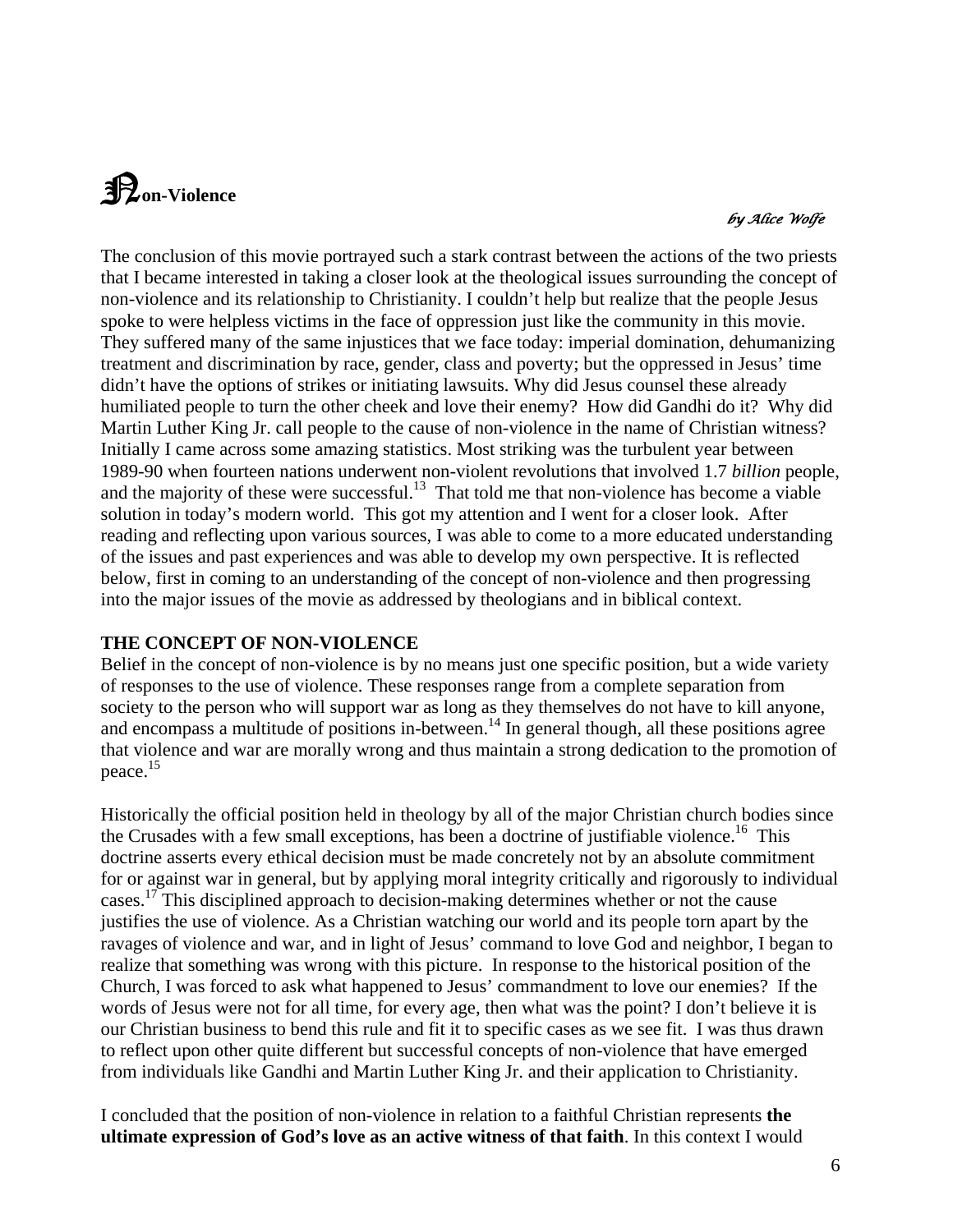equate violence with sin/evil and therefore reject it; not merely in obedience to God's rules about killing, but in obedience to God by reflecting his loving character in the realization of the oneness of His creation. As a Christian witness, I do not regard non-violence as passive submission, but as duty-bound action to *confront* sin/evil with the mercy and love of forgiveness and hope. The attitude of Christian non-violence in faith doesn't cooperate or participate in the sin/evil of violence, but rather actively expresses the fruits of one's inner unity with God's love.

John Yoder notes that, in biblical history just prior to the arrival of Jesus, "the collective nonviolent resistance by the Jewry of Palestine was successful against the Roman forces twice within one decade." [18](#page-14-17) When Jesus came along, he rejected the idea of fighting his oppressors, because "he counted equality with God as not something requiring an act of force upon the world,"<sup>19</sup> but took the form of a servant. His only other alternative to save the people from their oppression and suffering would have been to perform a convincing display of power to threaten his aggressors into submission, but "when he suffered he did not threaten but entrusted himself to the one who judges rightly."<sup>20</sup> Jesus therefore didn't use force or threaten his adversaries; nor did he reject their violent society and retreat from history into a monastic lifestyle of prayer and reflection. As John Yoder explains, "The choice that he made in accepting the cross was the commitment to such a degree of faithfulness to the character of Divine Love that he was willing for its sake to sacrifice "effectiveness"… Jesus thereby excluded any normative concern for any capacity to make sure that things would turn out right."<sup>21</sup> The point is not that one can attain all one's legitimate ends without using violence means. It is rather our readiness to renounce our legitimate ends whenever they cannot be attained by legitimate means."<sup>22</sup> This is a vision of ultimate good being determined by faithfulness in God's ultimate salvation and not by human effort. Christian non-violence



declares, "You promised your life to God and God is love. If represents the kind of faithfulness that is willing to accept evident defeat rather than complicity with evil, by virtue of its conformity with God."<sup>23</sup> This is the theology expressed by Father Gabriel in his confrontation with Rodriguez who intended to battle against the anticipated invasion, when he might makes right than love has no place in the world…I can't live in a world like that." Jesus made the same decision. (Attached picture taken from windshoes.new21.org/ film-mission.htm, 1/28/05).

#### **NON-VIOLENT CONFRONTATION WITH SIN/EVIL**

Throughout the movie, forgiveness was a major issue. The Jesuits forgave Capt. Rodriquez the murder of his brother and as a recognized slave trader, his former oppression and murder of the Gueriz. The Indians too forgave the Captain, although he had persecuted them. In our day the winner of a two-man confrontation that ended in death would typically be punished by imprisonment and possibly eliminated by the death penalty. Victims of such a blatant disregard for their own humanity would typically react with bitterness and hatred. The issue of forgiveness insists that we take a look at the enemy we are supposed to forgive. Who is this enemy that embodies sin/evil as our aggressor? How do we, as an active witness of God's love, confront this enemy?

We live within the Oneness of God's creation that He judged as good. Although our senses tell us there is separation between one and another, science has shown us that there is a deeper truth that our eye cannot see. Physically we are all linked together by atoms and molecules constantly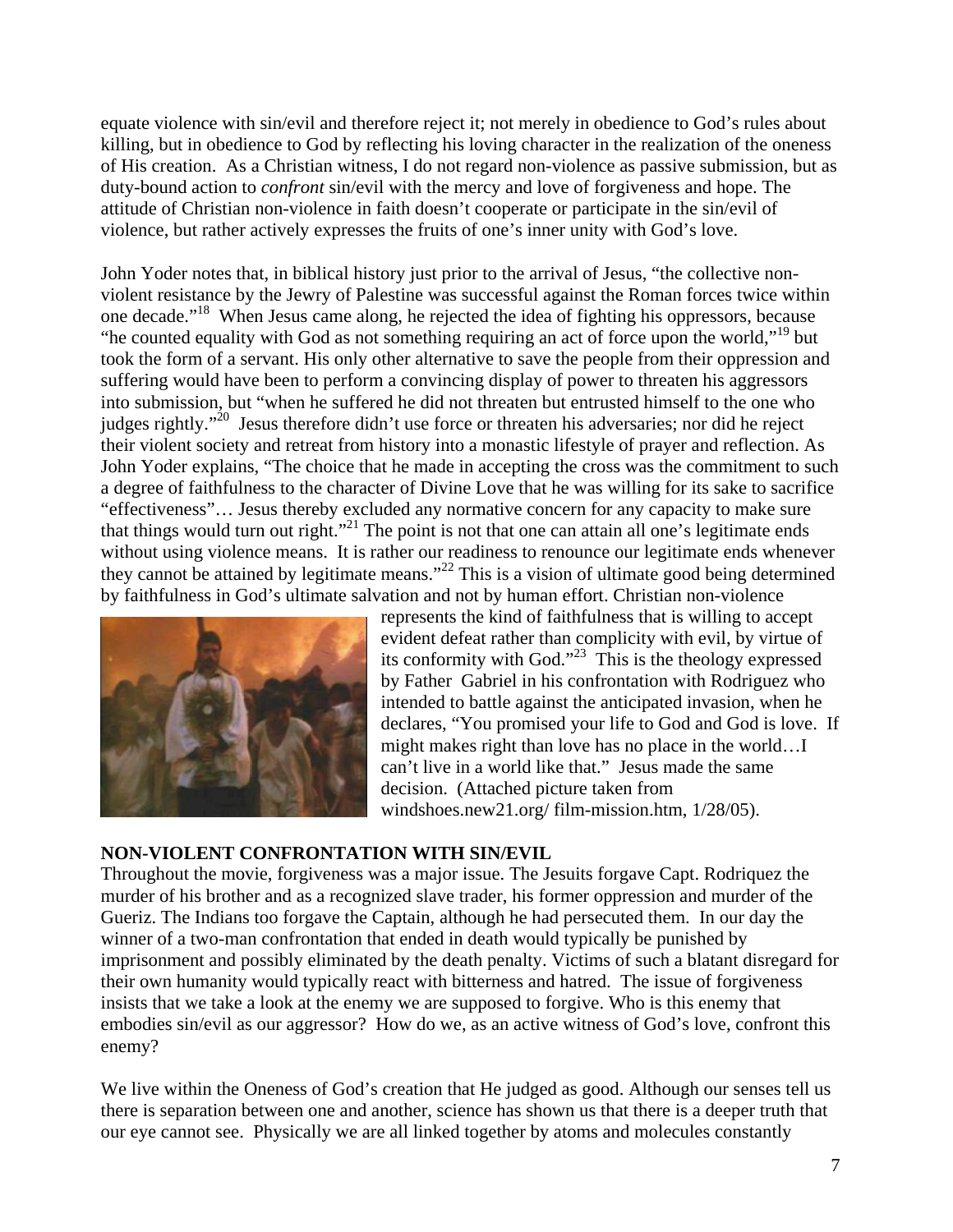intermingling with one another and there is really no physical void between us at all. If "God is spirit,"<sup>24</sup> and if we understand this as the spirit of life, the élan vitale that flows through and with all of creation, then physically and spiritually there is no separateness between us and our fellow man. "The Lord is One,"<sup>25</sup> and we are commanded to worship him in the spirit of love to others. We alone may shut out the glories that may be our experiences in the realization of the **unity of God's spirit living in the world**.

All have sinned and fallen short. We live in "common relationship within a common complex of sins,"<sup>26</sup> but we must realize that though we make our bed in hell, He is there.<sup>27</sup> If we understand the oneness of God's love in creation, we must also assume the intrinsic goodness of mankind living amidst his shortcomings. Thomas Merton's approach to humanity asserts, "The truth I must love is God himself, living in him. I must seek the Spirit of God breathing in him."<sup>28</sup> Our enemy lives in darkness, troubled and confused. St. Thomas Aquinas believes evil is itself punishment to the oppressor and should invoke such sadness and grief that we cannot help but feel compassion.<sup>[29](#page-14-28)</sup> The person who has fallen needs forgiveness seven times seventy more times than those who live in His light. What kind of love only loves those who are loving? In its highest form love must be desirous of "liberating the oppressed as well as the oppressor together...The oppressed must be able to free himself within so that he may begin to gain the strength to pity his oppressor. Without that capacity for pity, neither will be able to recognize the truth of their situation.["30](#page-14-29) Martin Luther King went to great lengths to teach his followers to reach out to their oppressors as victims. "It became the ethos of the entire civil rights movement."<sup>31</sup>

We are not puppets. God is not playing solitaire. He has created us in His image with the free choice to open ourselves up and allow the power of God's love to work through us to bless and transform a hurting world. Or we may become apathetic, submissive, or at worst we may choose to retaliate in kind with hatred and violence. What is sin but passions turned another way, fed upon and nourished until they become an evil force that threatens the fearful on every side? If we resist violence with violence we embody its evil. We reap what we sow. If we would have friends, we must be friendly. If we would have love in the world, we must be loving.



 Thomas Merton, in asserting the philosophy of Gandhi, claims, "There can be no peace on earth without an inner change that brings man back to his right mind."[32 T](#page-14-31)hat change is the good news of a transformation in relationships promised by Christ. "We need to choose a way of living that is already a living of the outcome we desire. The Reign of God is already in the process of arriving when we choose means consistent with its arrival."<sup>33</sup> "Thy Kingdom come...on earth as it is in heaven."<sup>34</sup> The mentality of violence would seem to say that sin/evil is irreversible and that the one who embodies it is not able to be transformed. Those who would do violence are in effect saying they have given up hope in the enemy and decided he must be punished or eliminated, not loved. They come to judge the oppressor, not to save him. The concept of Christian non-violence has faith in the intrinsic goodness of man

created in God's image. Yoder reminds us that evil lies in men, not structures and that "reaching hearts is the only significant task." He sees the perspective of non-violence as the possibility of transformation in every person and the ability to reach a man or team at the heart of every institution that can affect redemption.<sup>35</sup> There is an undeniable contradiction in peace through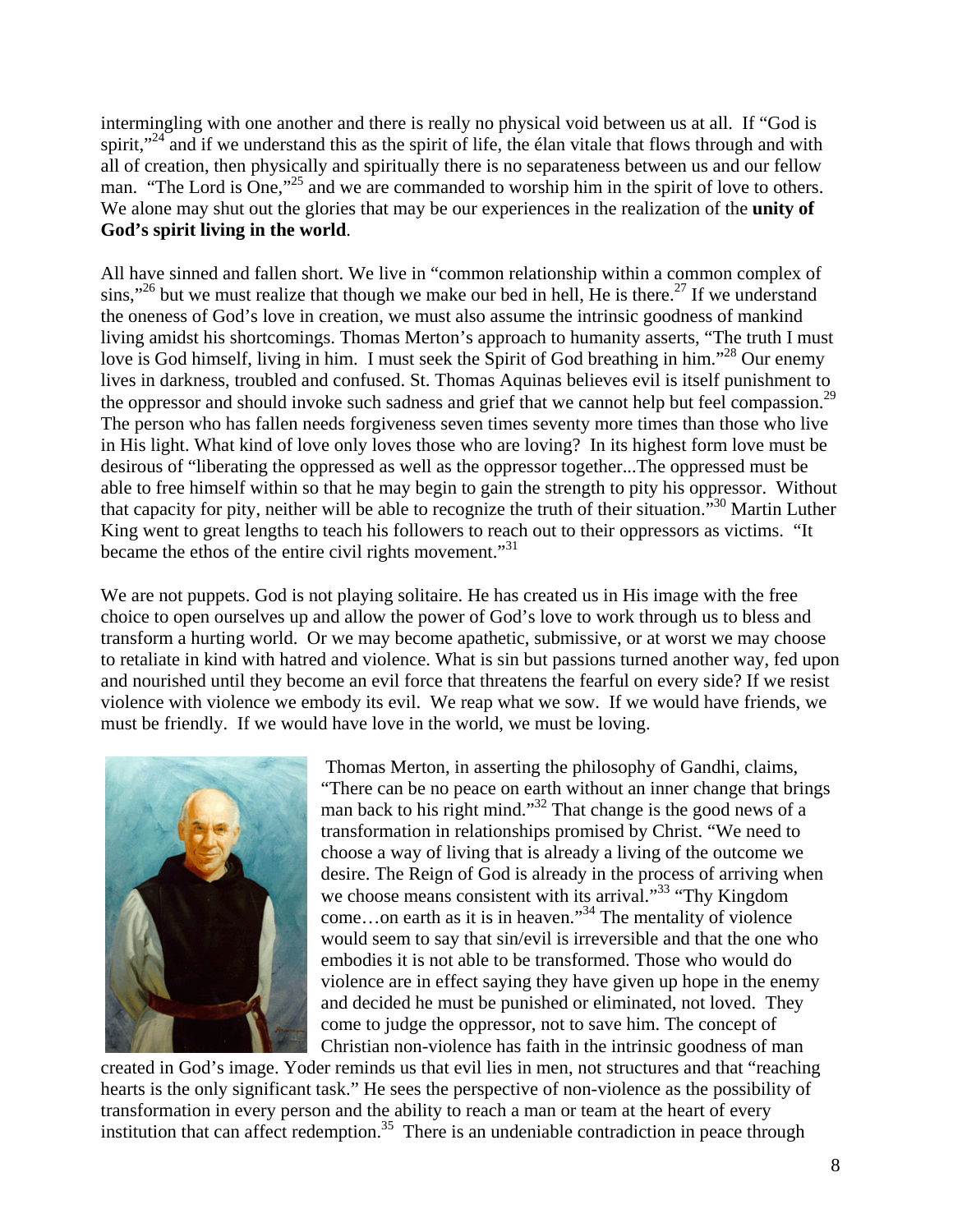violence, and love through destruction. Christian non-violence asserts there is no love embodied in its opposites. To forgive is to enter into the healing mystery of Christ by which we are cleansed. The way is narrow and not many find it.<sup>36</sup> According to The Scholar's Version, using the correct translation of the word *antistenai* (Resist not),[37](#page-14-36) Jesus said, "I say to you, *do not react violently* against an evildoer…Love your enemies... for he makes his sun rise on the evil and on the good."[38](#page-14-37) (Attached picture taken from www.geocities.com/ ganesha\_gate/merton.html, 1/28/05).

This movie had much to say about the power of forgiveness to transform evil into love. In the ability to forgive the Indians for the murder of a fellow priest, Father Gabriel was able to become the spirit of love that transformed others and came into such a remarkable experience of love himself for these same people that he was willing to die it. The forgiveness of the Jesuit order, which did not condemn Rodriquez, challenged him into enduring the physical penitence that eventually led to his transformation. The forgiveness of the Indians toward someone who had wantonly stalked, murdered and enslaved them transformed that evil into such great love that this Captain who had lived without regard for their humanity was ready to give up his own life to save them. Would he have understood this community if they had rejected him or become hostile towards him? Certainly. Would he have been transformed? Certainly not. "Love is kind…it bears all things, hopes all things, endures all things."<sup>39</sup> "Do not judge...do not condemn...Forgive."<sup>40</sup>

The non-violent choice was successful in the Philippines a year and a half before Marcos was toppled from power. Following an invitation by Filipino Christians, the International Federation of Reconciliation conducted six weeks of seminars and forty conferences on active non-violence in thirty provinces. When the crisis came and they were surrounded by military troops, the people were prepared. Hundreds of thousands of people made a human wall of defense, tying yellow ribbons on the gun barrels of tanks and offering soldiers gifts of food, candy and garlands of flowers. When President Marcos ordered the attack, the commanders and soldiers refused and defected to a nearby U.S. military base. This is an excellent example of the power of active nonviolence. $41$ 

#### **NON-VIOLENCE VERSUS VIOLENCE**

Violence is essentially a wordless and impersonal communication. It does not come face to face with a human being, but seeks to communicate by force to punish or eliminate that human being. In its most extreme form, the violence of war is a dramatic communication to its enemy, to its own people and to the world about a political and human value system. War proclaims an understanding of God and how he deals with sinners in the name of peace. It proclaims a message about whether the enemies are the objects of God's love or not.<sup>42</sup>

Like those Christians who advocate non-violence, war too believes in the intrinsic goodness of man, but on its own terms. War entrusts peace and freedom to the military establishment, and trusts a person or nation with powerful weapons to be morally self-critical. It places enormous trust in those who have been hardened to think of other men as worthy of extermination and to transform evil based on their own human discretion.<sup>43</sup> War makes promises to create a new world situation through human power and superiority, not through the extension of God's love. It says that moral leadership comes in the presence of commercial and military domination and makes promises that after defeating the bad guys its forces can go home. This conceives of a false idea of utopia…sin has been wiped out because sinners have been eliminated[.44](#page-14-10) In *The Mission* what would have been accomplished if the warring priest had won the battle? Would he go back to the church and preach about God's love working through the violence and killing they had just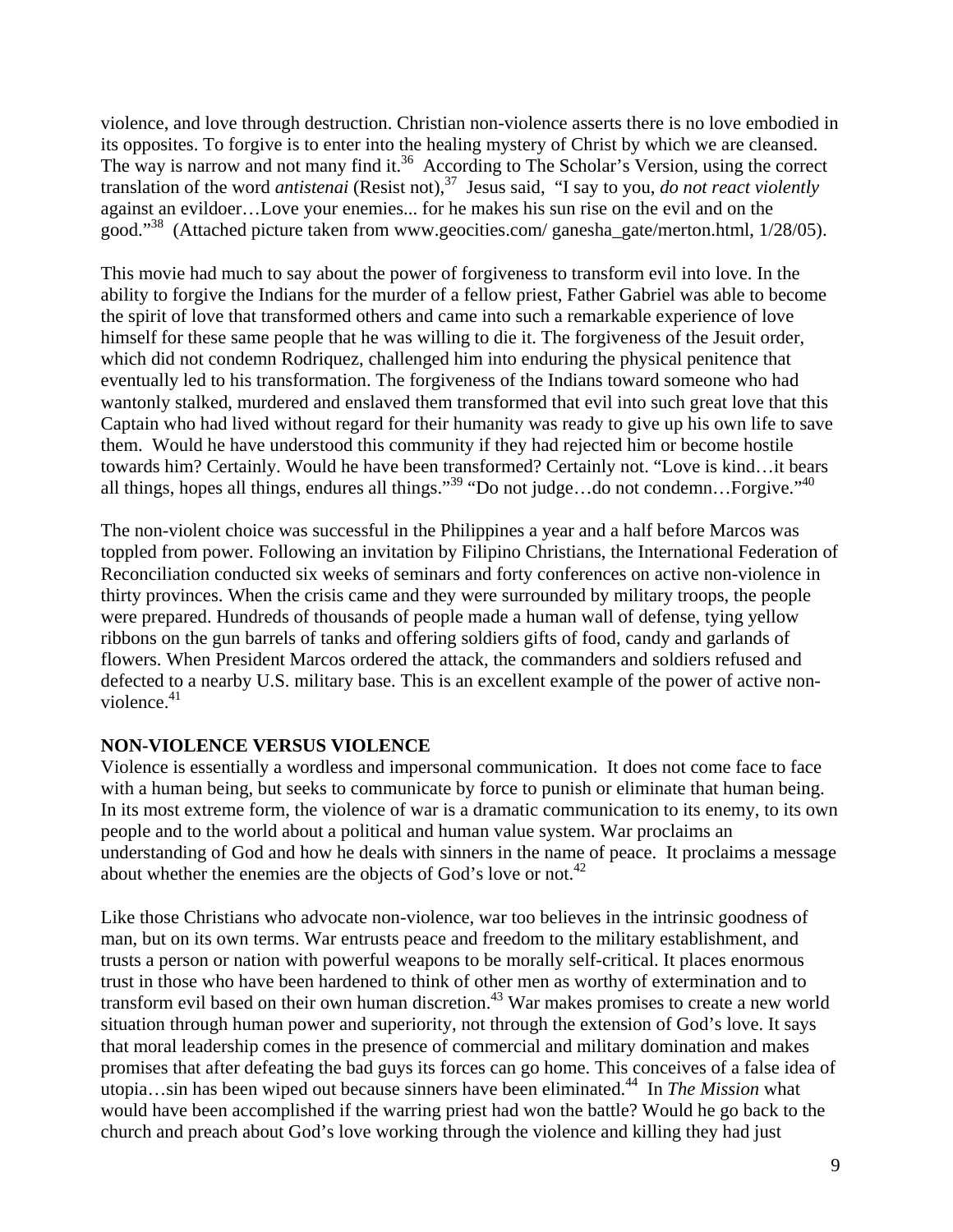witnessed? Would the Indians now feel justified in warring against others if they decided an injustice had been done? Would they plan an assault on the slave trader's plantations or the military garrisons?

Walter Wink's words challenge this utopian idea. "Violence is simply not radical enough, since it generally changes only the rulers and not the rules."<sup>45</sup> By contrast, Christian non-violence assumes sin is recurrent and needs forgiveness to release us from what has been done and to free us for transformation into a new creation rather than one who has been beaten into submission. Real liberation which "liberates both the oppressed and the oppressor," frees us from the cycle of suffering, revenge and violent actions.  $46$  Real liberation transforms relationships by changing value systems.

Once we place our faith in the power of God's love, it is difficult to justify the costs, both physical and spiritual, of putting our faith in secular power to transform evil. In discussing the dominance of secular power, Dennis Kuhns reminds us of the nature of Jesus' adversaries, "Religious and political authorities believing they were operating for the common good in the name of justice and law crucified Him…By his death on their cross, Christ unmasked their presumption ….In Christ, God has challenged the powers, has penetrated into their territory and … disarms their powers. Their weapon was the power of illusion, their ability to convince men that they were divine regents of the world...with ultimate authority and worthy of absolute allegiance.["47](#page-14-12) To entrust men to take human life in our name is to emulate the Jewish authorities that turned the dirty deed over to the Romans. In addition, Thomas Merton asserts that it is impossible for a modern state based on force to non-violently resist forces of disorder, whether internal or external. He asserts there is an inherent contradiction in the idea that violence or the threat of violence leads to non-violence. Political acts are at the same time spiritual acts. Man cannot serve both Mammon and God. We must be willing to give up on the value of human life to be willing to threaten or take human life.<sup>48</sup> "I set before you this day cursing and blessing...choose."<sup>[49](#page-14-14)</sup>

as to his motives in choosing. He says, "They think God The idea of choice was presented in the movie in both obvious and subtle ways. When Rodriquez decides to join the violence of the battle, he relinquishes his vows, discards his priestly attire, and chooses the sword as his weapon against the enemy. Yet he asks Father Gabriel for a blessing. His statement to Gabriel gives one pause has abandoned them; I must help them." Gabriel responds, "Then help them as a priest." Was Rodriquez really joining the battle because he had more faith in the sword, or had he too lost all hope of deliverance and became more concerned that the people would think that



he had abandoned them as well? What does his participation in the battle say to the community? Do they understand by his witness that God has indeed abandoned them and they must fend for themselves? The strength of this movie is that it leaves us these unanswered options to reflect upon. (Attached picture taken from www.jeremy-irons.com/ film/main2.html, 1/28/05).

#### **THE WILLINGNESS TO LAY DOWN YOUR LIFE FOR A FRIEND**

The idea of laying down one's life for a friend implies that the greatest thing one can do for another is to sacrifice their own life. If the sacrifice of a life is the greatest act of love possible,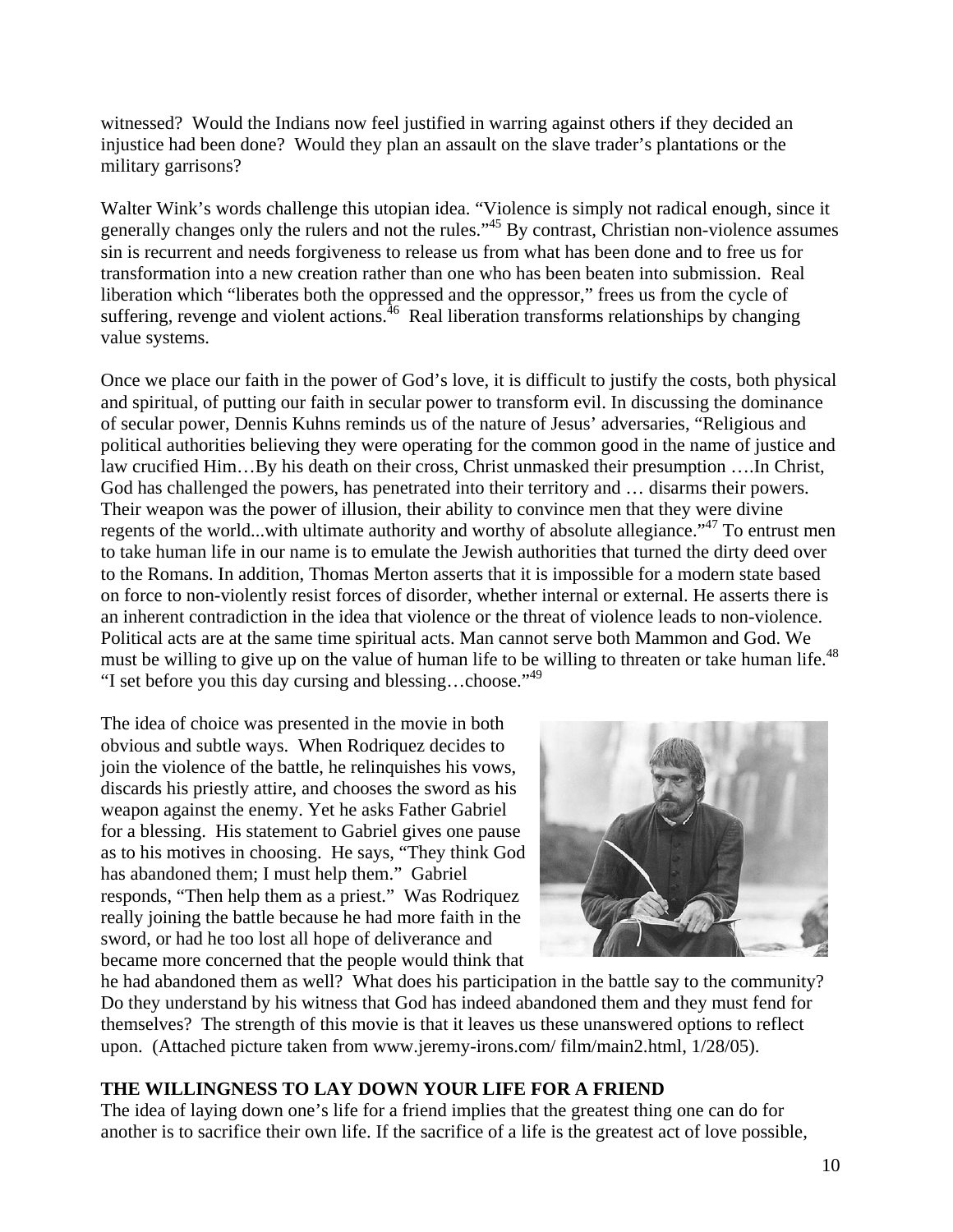then we are also saying that the highest principle we can uphold is the value of human life. The concept of sacrifice means we are ready to give something up to achieve a greater end. Once a desirable cause is identified, once we know what is right, then it is assumed we should be willing to sacrifice to achieve it. And if the cause is considered valuable enough, we should be ready to sacrifice our life for it. If there is indeed no higher moral principle than love of human life, how can we ever justify taking it? The ethics of violence however, assumes this right. John Yoder asserts, "The achievement of the good cause, the implementation in history of the changes we have determined to be desirable, creates a new autonomous ethical value, "relevance," itself a good in the name of which evil may be done," and he notes that "In the past Christians have debated the theoretical issue of whether evil may ever be done for the sake of good."<sup>50</sup> Indeed there is an even deeper issue at stake here, because as Christians we are called to emulate Jesus.

Claude Ortemann says, through the fact that Jesus refused to do harm to anyone and even forgave those who do harm, we understand that Jesus' death was "the only way left to him not to disown his own non-violent teaching about God's love, not to repudiate his own conduct which mirrored God's." Ortemann explains that Jesus was willing to suffer as a witness to his faith in God's ability to heal and to *die for the cause* of non-violent love that God represents; and through him we are able to continue to love in the face of adversity.<sup>51</sup>

During his life Jesus bore many burdens, wept and suffered with others, healed the sick and raised the dead. By his death he proved that a new kingdom of love had broken in and defeated the power of sin/evil. As a testimony of love, Jesus agreed to bear our burdens of violence, to bear these sins as marks on his body, and to display them in all their horror, thereby revealing the true nature of violence. Walter Wink claims, "The very essence of Christianity is the cross. It is through the cross that we will change."[52](#page-14-44) As a representative of the power of love, Jesus crucified the authority of violence and crossed out its ability to rule over the love he stood for. Through Jesus' sacrifice for the cause of love, God transformed the world from the powerful sins of violence to a new way -- the opportunity to triumph over evil through the power of love. And Jesus promised to send his spirit to take the burden off our shoulders and effect a transformation. As God's ambassador Jesus gave us an example to follow. "Take up my cross and follow me…Forgive them, for they know not what they do."<sup>53</sup> Jesus sacrificed his life for the cause of love and commands us to do the same. "Non-violence is a lifestyle of love...the final objective is humanity. It is life."<sup>54</sup> "I am the way, the truth and the life."<sup>55</sup>

This is not the way of the world and we are not *comfortable* with the idea of not taking enough action to bring immediate results. We feel *guilty* if we don't do all we can and *see no value in ourselves* without the satisfaction of having helped the oppressed through every possible means. But this is not about us. It's about serving God and others. The Christian is called to act not in violence, but in love at all costs. It is about enabling God's healing power of love to transform a relationship between oppressed and oppressor. Jesus was all about the cross. "The cross is not a recipe for resurrection,"<sup>56</sup> but a vision of ultimate good determined by its faithfulness to that good.

It is difficult for us to give up violence because it means giving up our ultimate power to effect change. The Reverend Lee-Pollard addresses this idea of power in a theological exegesis of the Gospel of Mark by proposing it teaches that the power of God's kingdom is found through becoming powerless. Lee-Pollard explains that in Mark, Jesus first demonstrates the immense power of God's love through his miracles and healings and his emphasis on the new creation of an empowered community. When Jesus turns toward Jerusalem however, he turns from "the way of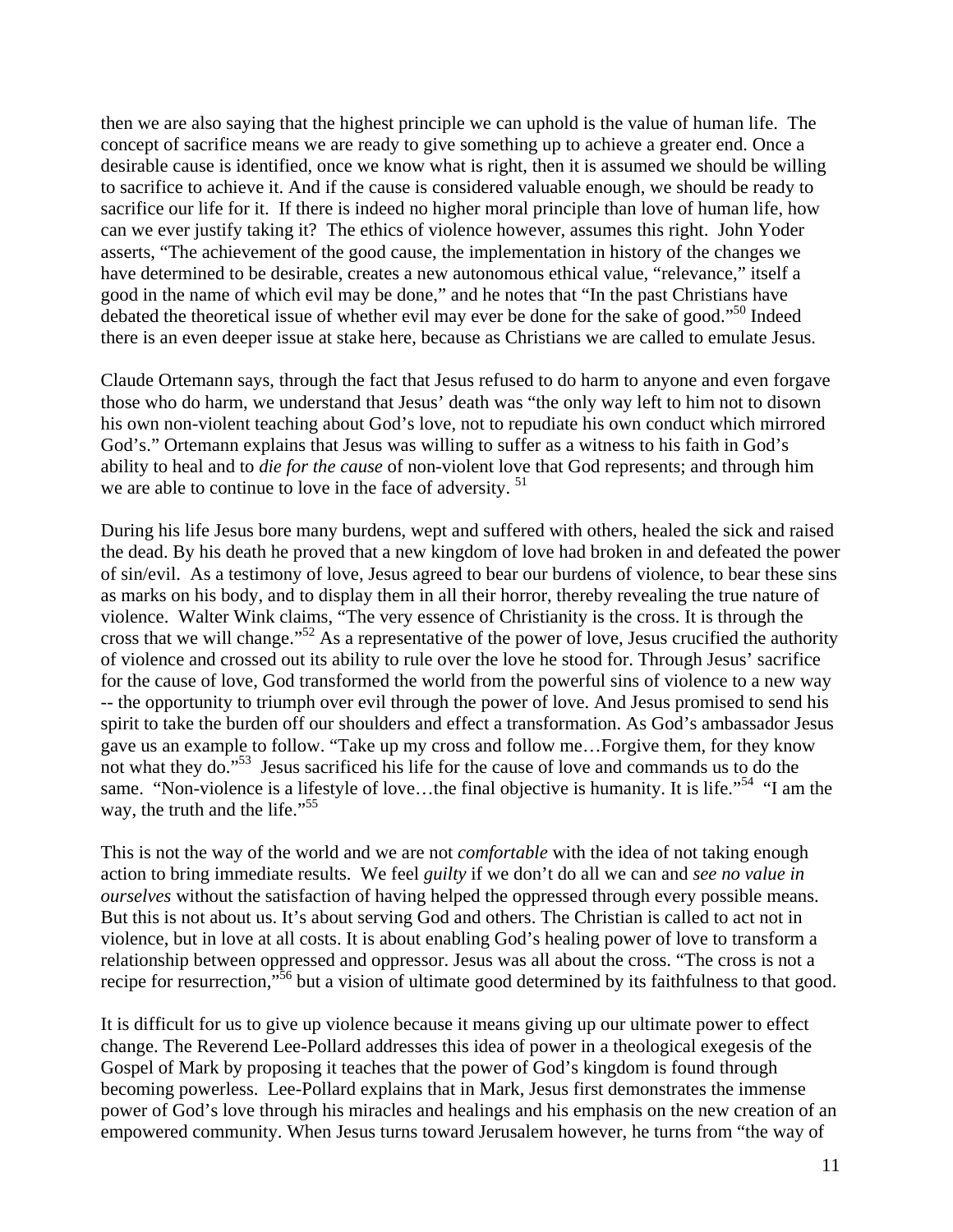power to the way of powerlessness." His suffering on the journey and in the Garden depicts our resistance to let go of our own power and receive God's Kingdom. Lee-Pollard concludes that through Mark's passion narrative he teaches that the suffering and powerlessness of Jesus' insistence on love at all costs, enabled him to encounter God's power of transformation. Thus through powerlessness Jesus became the ultimate power of  $Christ.57$  If we cannot accept this attitude of powerlessness, how can we accept the cross that Jesus chose above all other alternatives?

In the movie both Father Gabriel and Rodriquez were willing to lay down their life because of their great love for the community. The position of Father Gabriel was clear. He would remain faithful to his belief that God is about love and that violence cannot make things right. It is not clear whether he did this in obedience to God's teaching or because he valued the lives of the enemy and had hopes of transforming them as he had done the Indians. Because he initially stayed in the church and did not confront his aggressors, the former is more likely. Rodriquez obviously understood that the essence of the Jesuit's teaching about God is love, but instead chose to battle the enemy. Perhaps he was too new to the Order and did not have enough understanding. While Jesus "learned obedience by the things he suffered," Rodriquez was obviously not prepared to submit to the idea of mere obedience. He clearly did not value the lives of the invaders and considered them evil forces that he wanted to eliminate. He did not die to further the cause of love in the world by acting as a testimony to it. Instead he seemingly chose a testimony of unity with violence that he felt the Indians would consider an act of love. Whether his motivation was guilt, power, passion, pride or martyrdom is not clear. From his concern over their feeling abandoned by God, perhaps he felt in this way he would assure them that God still cared. I would not consider either of these to be an expression of God's love as an active witness of faith to the world. Although both may have attempted to represent expressions of God's love to the community,

neither expressed an all-embracing love that included the enemy and could transform the people or the situation. Father Gabriel did not witness to his aggressors by confronting them until the end when he was forced out of the burning church, and even then did not appear loving. Rodriquez likewise showed no love toward his enemy. The Indians laid down their life for their homes and in the end those who were left were right back where they began, defeated and not understanding what God's love is all about. (Attached picture taken from www.jeremy-irons.com/ film/main2.html, 1/28/05).



#### **CONCLUDING REMARKS**

The essence of Christian non-violence is simply that if given the opportunity for expression, the power of love conquers all; not through human endeavor, but through spiritual transformation. The action of Christian non-violence is the active expression of God's love as a witness of faith. If we truly want to change the world, we will have to change ourselves first. We will have to reach for the love that is God's mind. We will have to return to our own right mind.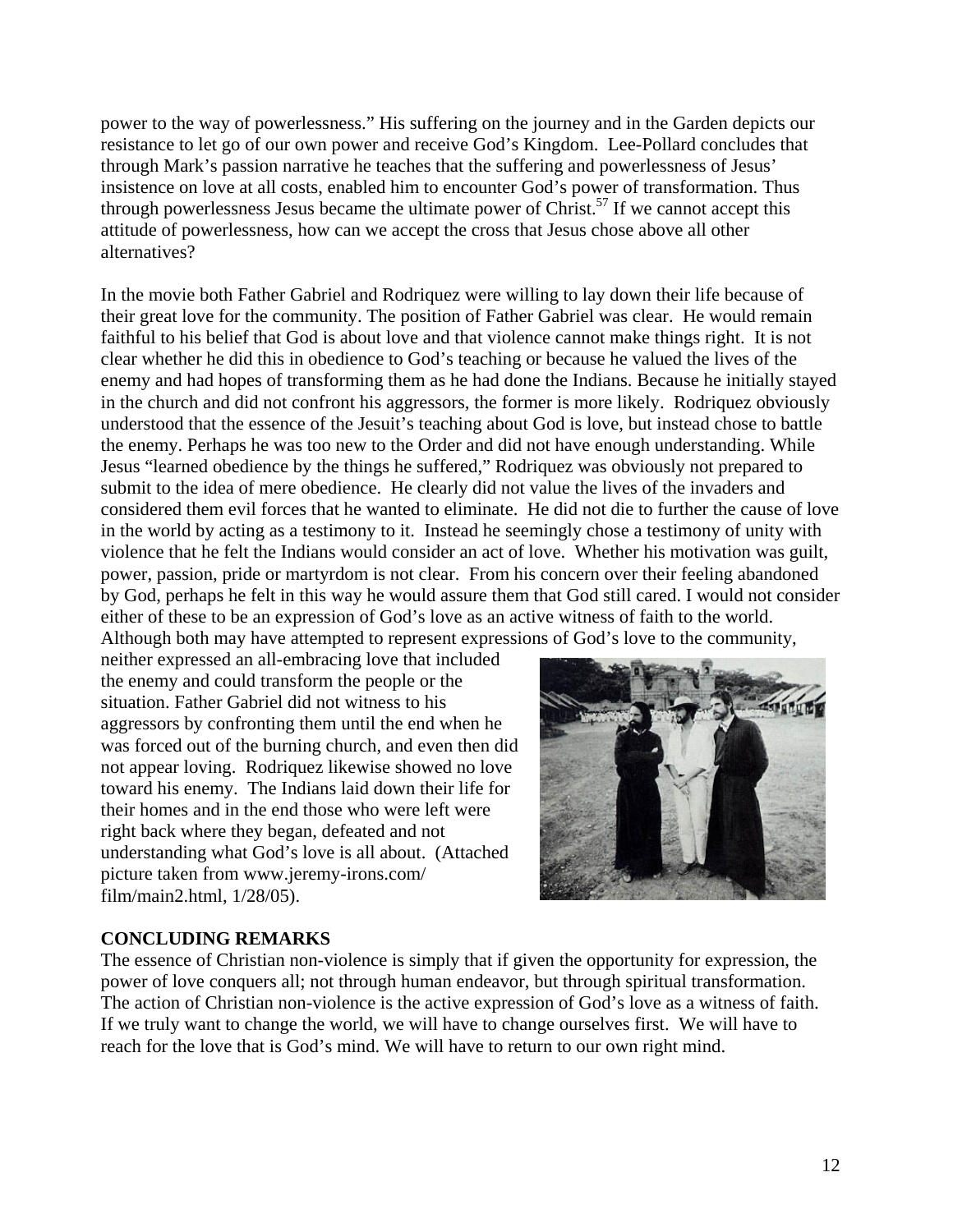### C**onclusion**

Even though they faced overwhelming odds and likely did not expect to overcome the enemy, both priests made the conscious decision to risk their lives because they loved and respected this community. After examining this film individually, we are both faced with the underlying question of how oppression and injustice should be dealt with today. Both from a justified violence and non-violence perspective we agree that if faith without works is dead, we indeed must do something. Indifference or submission have no place in a world of moral consciousness whose ultimate concern should be for each other. Instead we must always strive to take effective pro-active and re-active measures to oppose evil in serious and positive confrontation in order to overcome it with good. .

#### **Bibliography**

Bible Gateway, [www.biblegateway.com](http://www.biblegateway.com/).

- Boesak, Allan Aubrey, *Black Theology Black Power* (London: Mowbrays, 1976).
- Brown, Robert McAfee, *Religion and Violence* (Philadelphia: Westminister Press, 1973).
- Bullinger, E. W., *A Critical Lexicon and Concordance to the English and Greek New Testament*  (Grand Rapids: Kregel, 1999).
- Cayce, Edgar, *The Edgar Cayce Readings (*Virginia Beach: Association of Research and Enlightenment, 1931; reproduced on electronic database 1998).
- Cayce, Edgar, *A Search for God* (*(*Virginia Beach: Association of Research and Enlightenment, 1942,1970) books I & II.
- Coogan, M. Z. Brettler, Newsome, A., Perkins, P., eds., *The New Oxford Annotated Bible: New Revised Standard Version, 3rd ed.* (Oxford: Oxford University Press, 1965, 1989).
- King, Martin Luther Jr., *Strength to Love* (Cleveland: Fortress, 1963).
- Gutierrez, G. A., *A Theology of Liberation* (New York: Orbis, 1971).
- Kuhns, Dennis, *Atonement and Violence* (www. Quodibet.net: Quodlibet Online Journal, 2003) vol 5, #4.
- Liberty University, *The King James Study Bible* (Nashville: Thomas Nelson Publishers, 1988).
- McKim, Donald K., *Westminister Dictionary of Theological Terms* (Louisville: Westminister, 1996).
- Merton, Thomas, *Gandhi on Non-Violence* (New York: New Directions, 1965).
- Ortemann, Claude, *Lumen Vitae International Review of Religious Education* (Brussels: Int Center for Studies in Religious Education, 1983) vol. XXXVIII, no 1.
- Pollard-Lee, Dorothy A., *Powerlessness as Power: A Key Emphasis in the Gospel of Mark* (Scotland: Journal of Theology) vol 40.
- Society of Biblical Literature, *The Harper Collins Study Bible; News Revised Standard Version* (Division of Christian Education of the National Council of the Churches of Christ, London: Harper Collins, 1989).
- Tillich, Paul, *Systematic Theology I* (London: University of Chicago Press, 1951).
- Wink, Walter, *Jesus and Non-violence* (Minneapolis: Fortress Press, 2003).
- Yoder, John H., *Nevertheless; The Varieties and Shortcomings of Religious Pacifism* (Scottsdale: Herald Press, 1971).
- Yoder, John H., *The Politics of Jesus* (Grandrapids: Eerdman, 1972).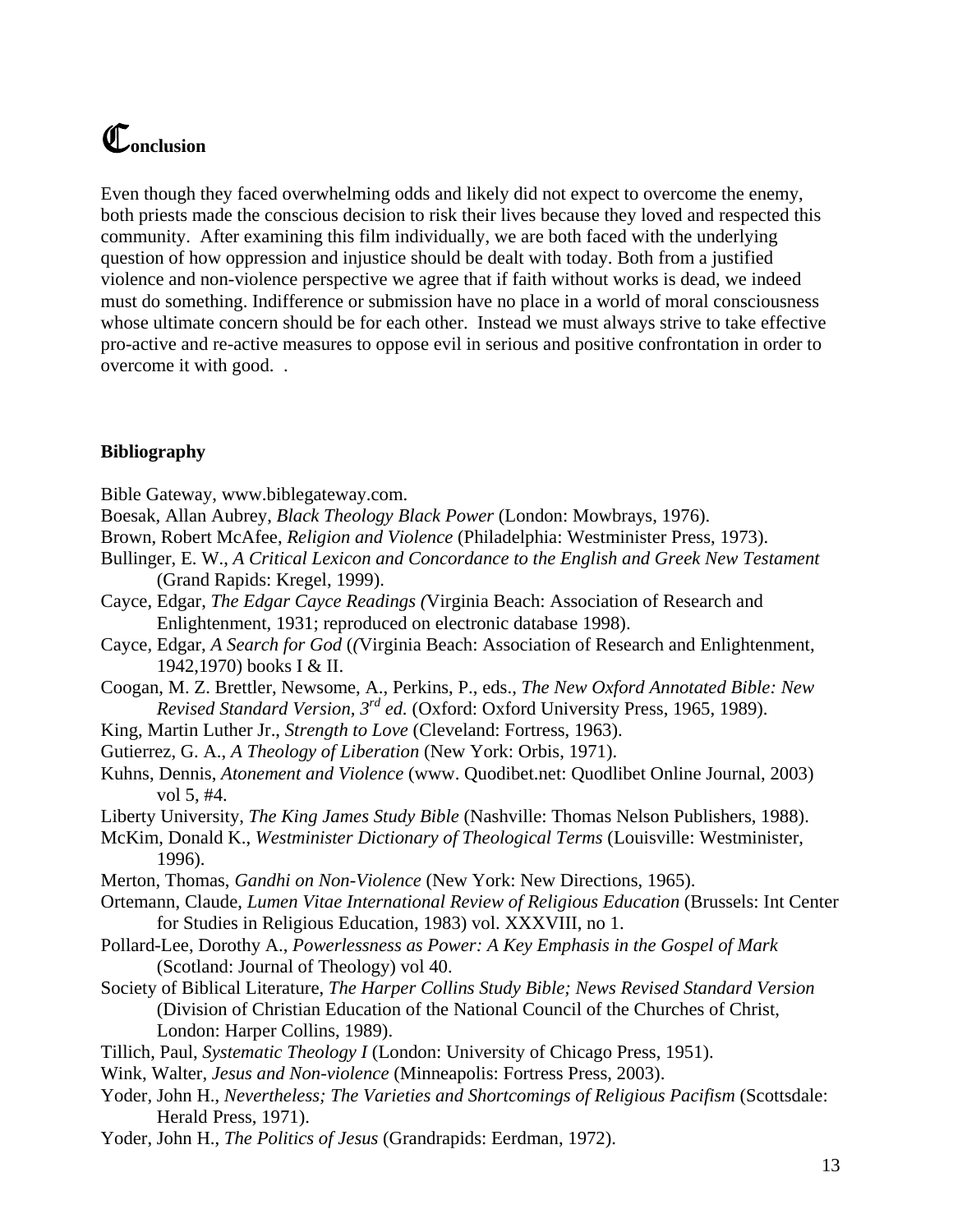#### **Endnotes**

 $\overline{a}$ 

- <sup>1</sup> Tillich, Paul, *Systematic Theology I* (London: University of Chicago Press, 1951) p 14.
- 2 Gustavo Gutierrez, *A Theology of Liberation* (New York: Orbis Books, 1971) p 64.
- $3$  Ibid., p 64.
- 4 Allan Aubrey Boesak, *Black Theology Black Power* (London: Mowbrays, 1976) p 94.
- $^5$  Ibid., p 94-95.
- $6$  Ibid., p 95.
- $^7$  Ibid., p 125.
- 8 Coogan, M. Z. Brettler, Newsome, A., Perkins, P., eds., *The New Oxford Annotated Bible: New Revised Standard Version, 3rd ed.* (Oxford: Oxford University Press) p 39 NT.
- 9 Allan Aubrey Boesak, *Black Theology Black Power* (London: Mowbrays, 1976) p 125.
- 10 Ibid., p 126.

11 Coogan, M. Z. Brettler, Newsome, A., Perkins, P., eds., *The New Oxford Annotated Bible: New Revised Standard Version, 3rd ed.* (Oxford: Oxford University Press, 1965,1989) p 22 NT.

- 12 Ibid., p 275 NT.
- 13 Wink, Walter, *Jesus and Non-violence* (Minneapolis: Fortress Press, 2003) p 2.
- 14 Yoder, John H., *Nevertheless; The Varieties and Shortcomings of Religious Pacifism* (Scottsdale: Herald Press, 1971) p 9-10.
- <sup>15</sup> McKim, Donald K., *Westminister Dictionary of Theological Terms* (Louisville: Westminister, 1996).
- 16 Yoder, John H., *Nevertheless; The Varieties and Shortcomings of Religious Pacifism* (Scottsdale: Herald Press, 1971) p 22-23.
- 17 Ibid, p 21.
- 18 Yoder, John H., *The Politics of Jesus* (Grandrapids: Eerdman, 1972) p 92.
- 19 Zeolla, Gary F, *Analytical-Literal Translation of the New Testament of the Holy Bible* (Pennsylvania: Zeolla, 2001) p 725.
- $20$  1 Peter 2:23: Unless otherwise indicated, all endnotes will be from Society of Biblical Literature, *The Harper Collins Study Bible; News Revised Standard Version* (Division of Christian Education of the National Council of the Churches of Christ, London: Harper Collins, 1989); See also Yoder's theological analysis regarding this text in *The Politics of Jesus,* p 234.
- 21 Yoder, John H., *The Politics of Jesus* (Grandrapids: Eerdman, 1972) p 234.
- 22 Ibid., p 237.
- $23$  Ibid., p 238.
- $24$  John 4:24.
- $25$  Deut 6:4 (Z)
- <sup>26</sup> Merton, Thomas, *Gandhi on Non-Violence* (New York: New Directions, 1965) p 15.
- 27 Liberty University, *The King James Study Bible* (Nashville: Thomas Nelson Publishers, 1988) Psalms 139: 8.
- 28 Merton, Thomas, *Gandhi on Non-Violence* (New York: New Directions, 1965) p 25.
- 29 Ibid., p 12 (Merton on Aquinas from *Summa Theologica, II,* IIae, q.30, art. 1, ad. 1).
- 30 Ibid., p 14-15.
- 31 Wink, Walter, *Jesus and Non-violence* (Minneapolis: Fortress Press, 2003) p 64.
- 32 Merton, Thomas, *Gandhi on Non-Violence* (New York: New Directions, 1965) p 16.
- 33 Wink, Walter, *Jesus and Non-violence* (Minneapolis: Fortress Press, 2003) p 89.